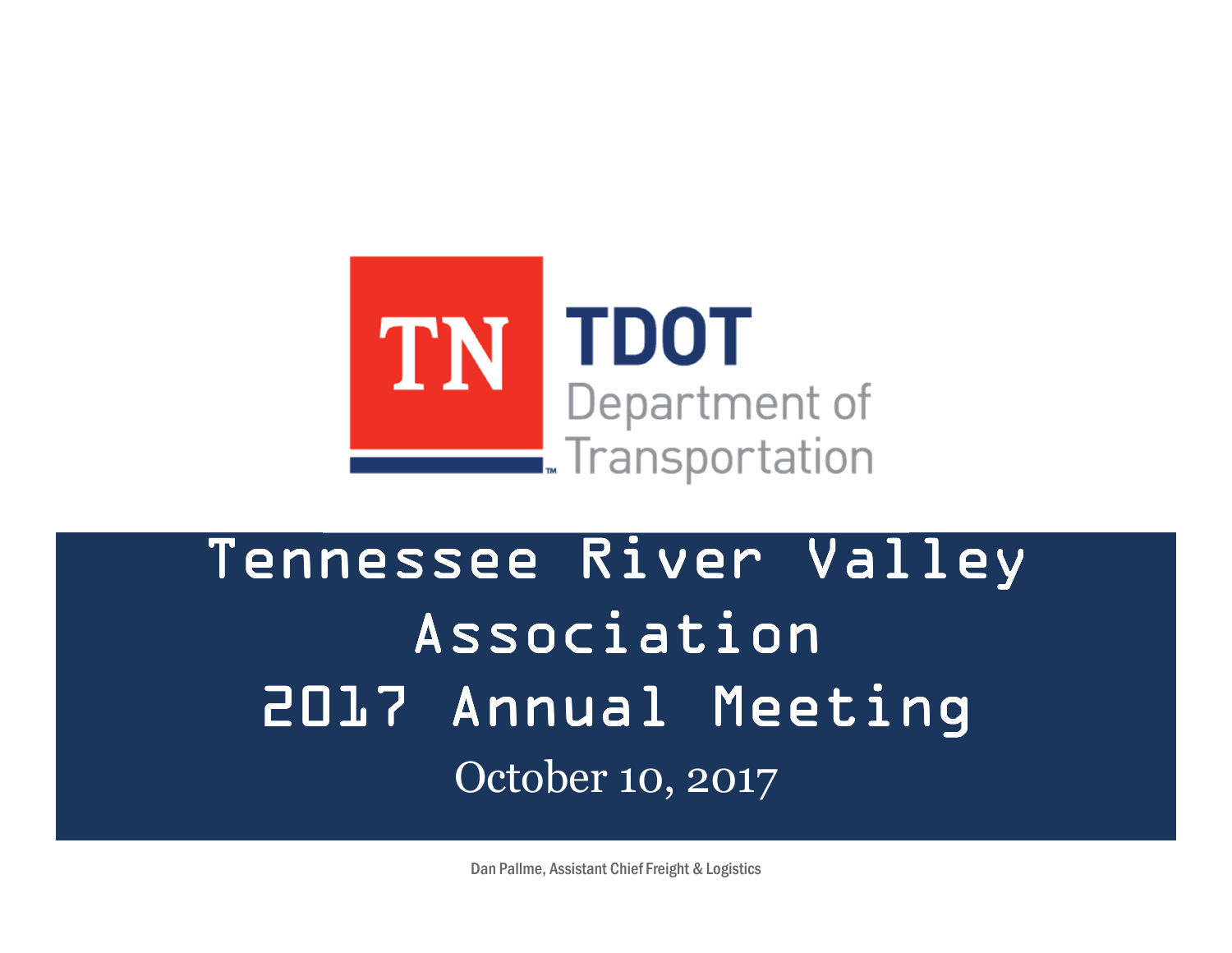#### Tennessee By the Numbers

- **► 95,523 highway miles of roads**
- $\geq 1,181$  miles of interstates
- $\blacktriangleright$ 19,855 bridges
- ➤ 28 transit systems in ALL 95 counties across Tennessee
- $\blacktriangleright$ 74 general aviation airports
- **► 976 miles of waterways**
- $\blacktriangleright$ Over 2,900 miles of railroads
- **► 21 short line railroads**
- ► 6 Class I railroads with 2,177 miles of rail
- $\blacktriangleright$ 465 miles of greenways, sidewalks and trails

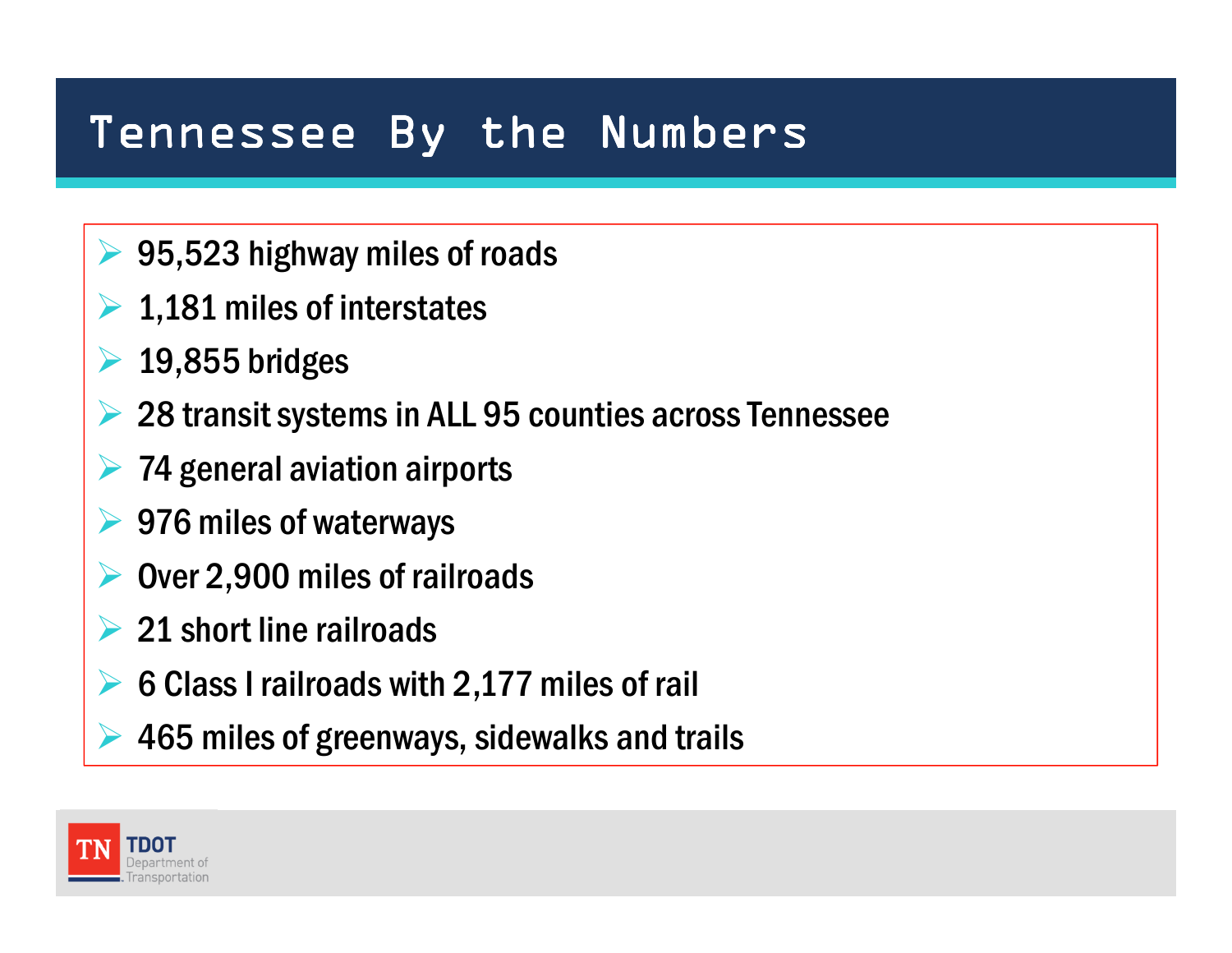## **TDOT – At a Glance**

#### $\bullet$ \$2.1 Billion budget (roughly)

- 53% Federal
- **► 45% State**
- $\geq 2\%$  Local

# $\triangleright$  How do we raise the money?

- $\geq 25.4$  cents from the state gas tax
- $\geq 18.4$  cents from the federal gas tax

# Activities of TDOT

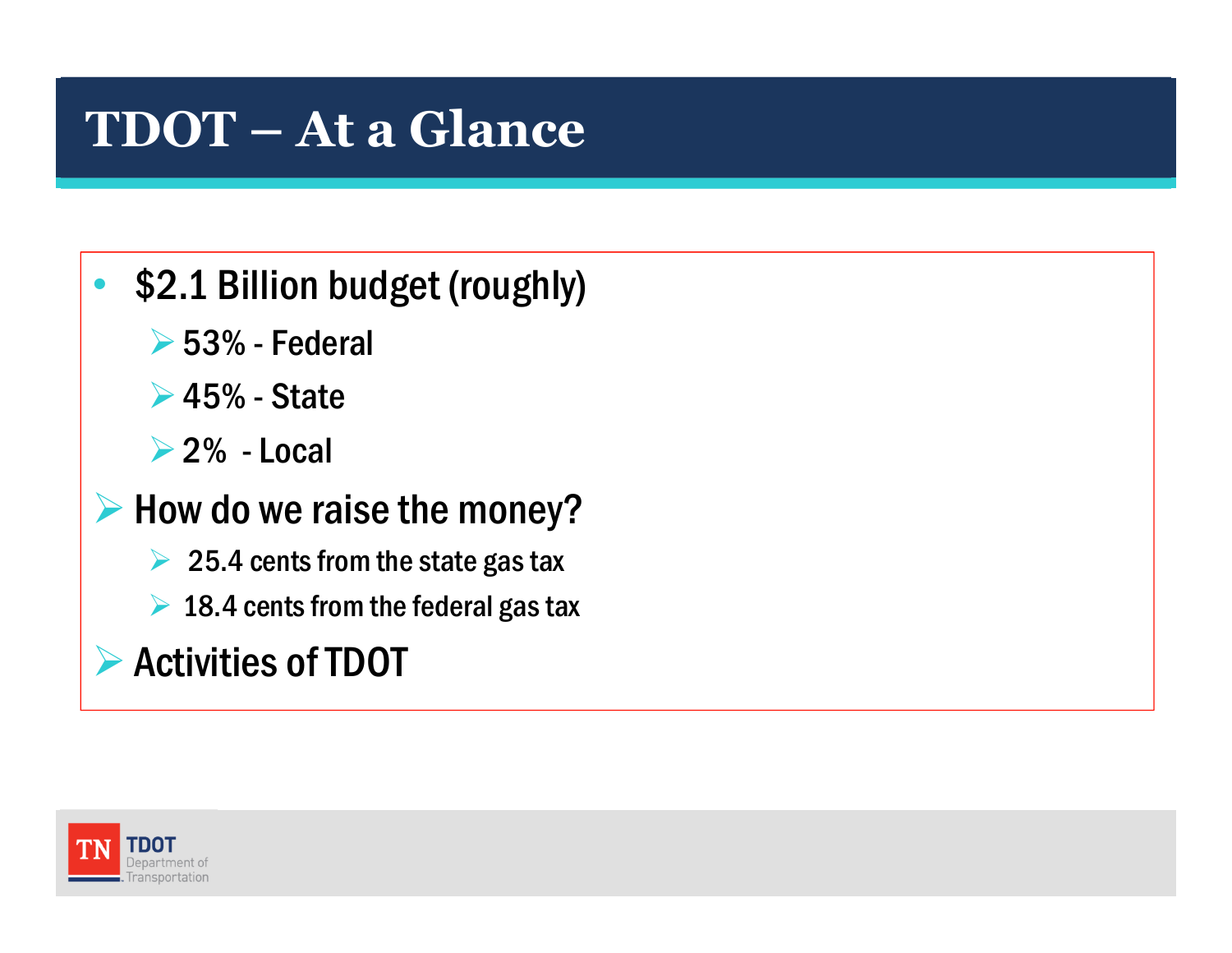#### Tennessee By the Numbers

Tennessee spends the third least per person while having the second or third best system.



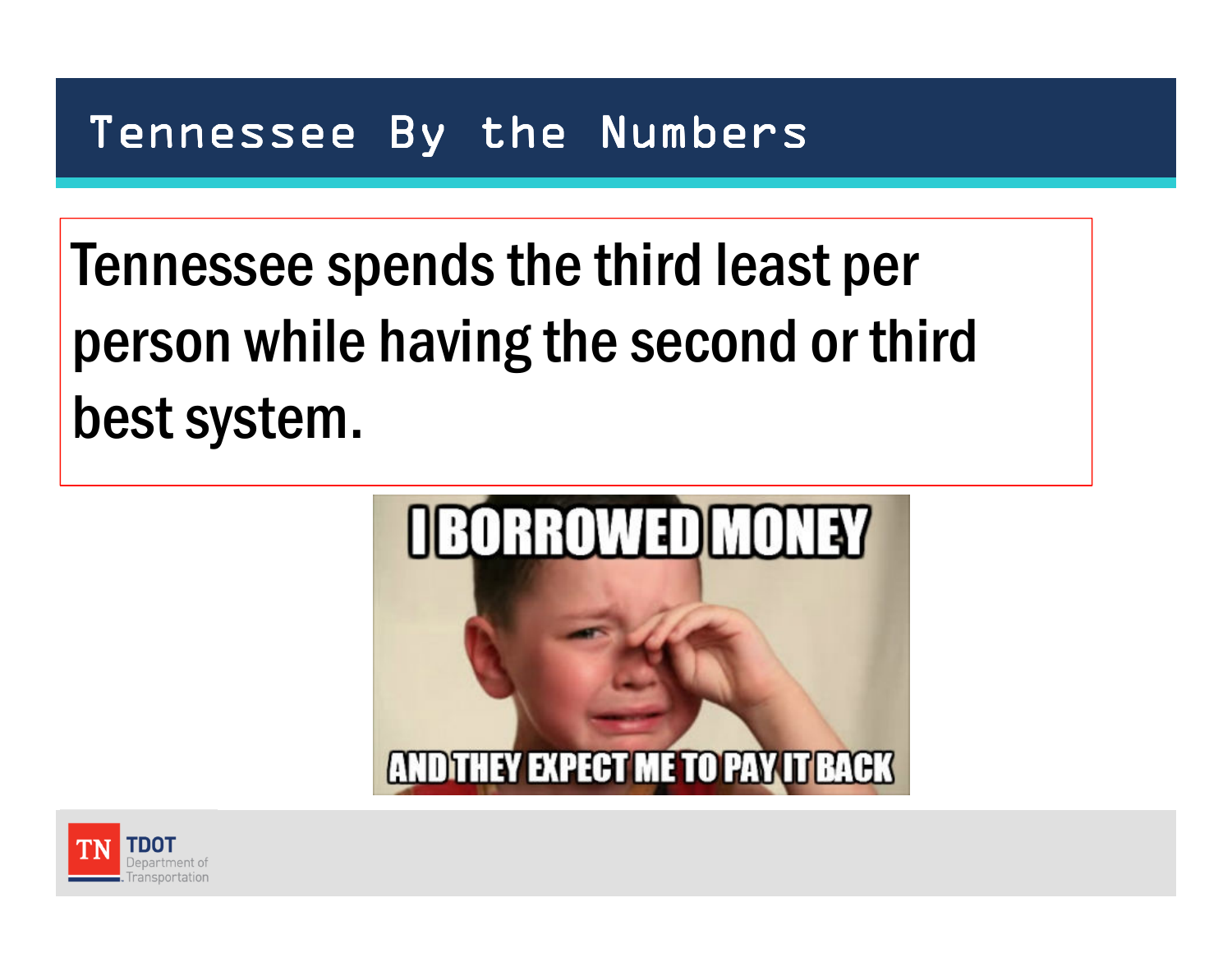## Why Freight & Logistics?

Tennessee leads the nation in distributionRail – 6 out of 7 River –  $4<sup>th</sup>$  largest inland port Runway – largest North American airport Road – major thoroughfares

Commissioner wanted freight to have a voice in the stateWater is one of the focus areas

It spurs two other growth areas that are critical to Tennessee:Safety, Tourism & Economic Development



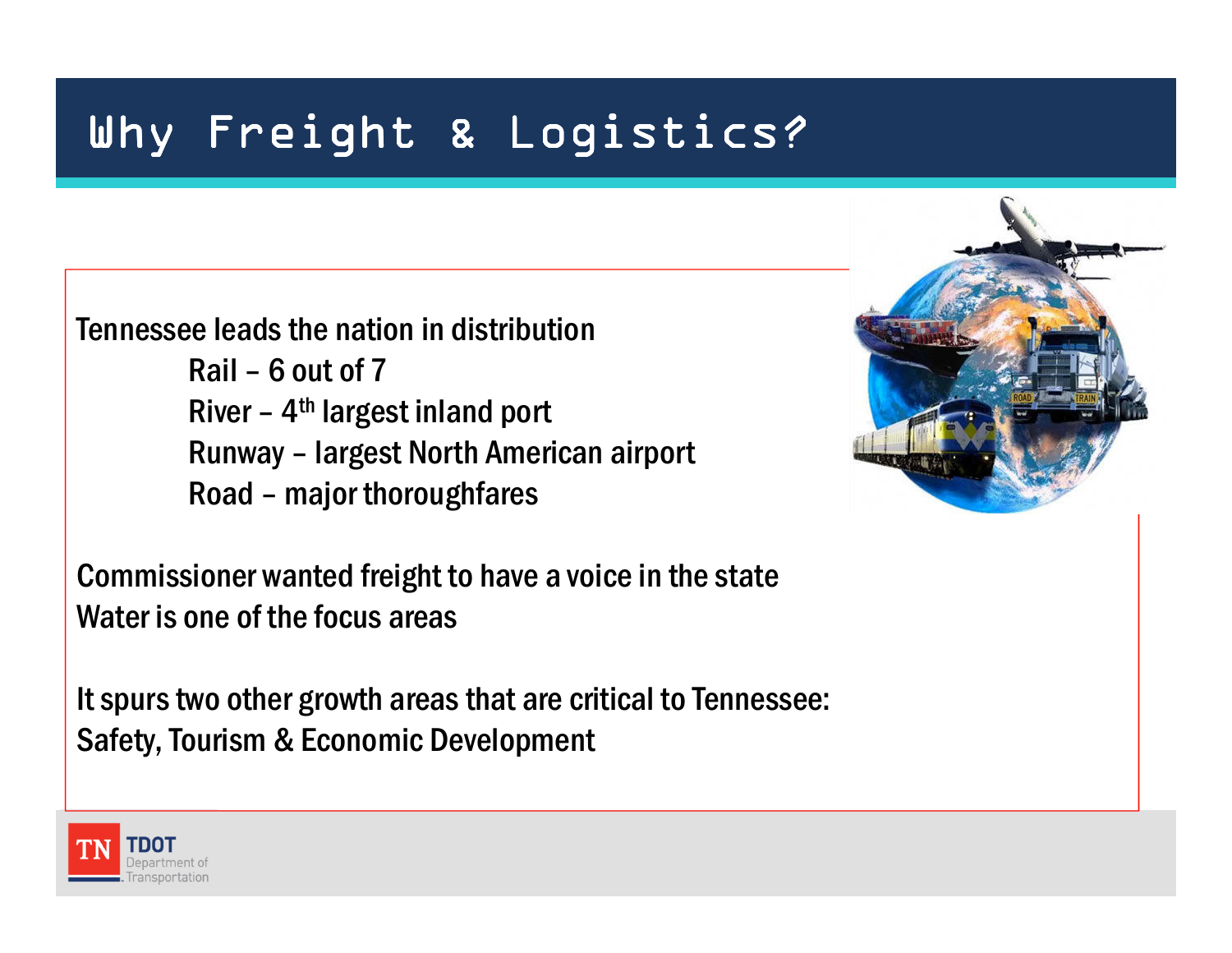### So why is it important

Tennessee population growth expected to grow by 2 million by year 2040.

Two million more jobs by 2040

90% growth in population by 2040 (age 65+)





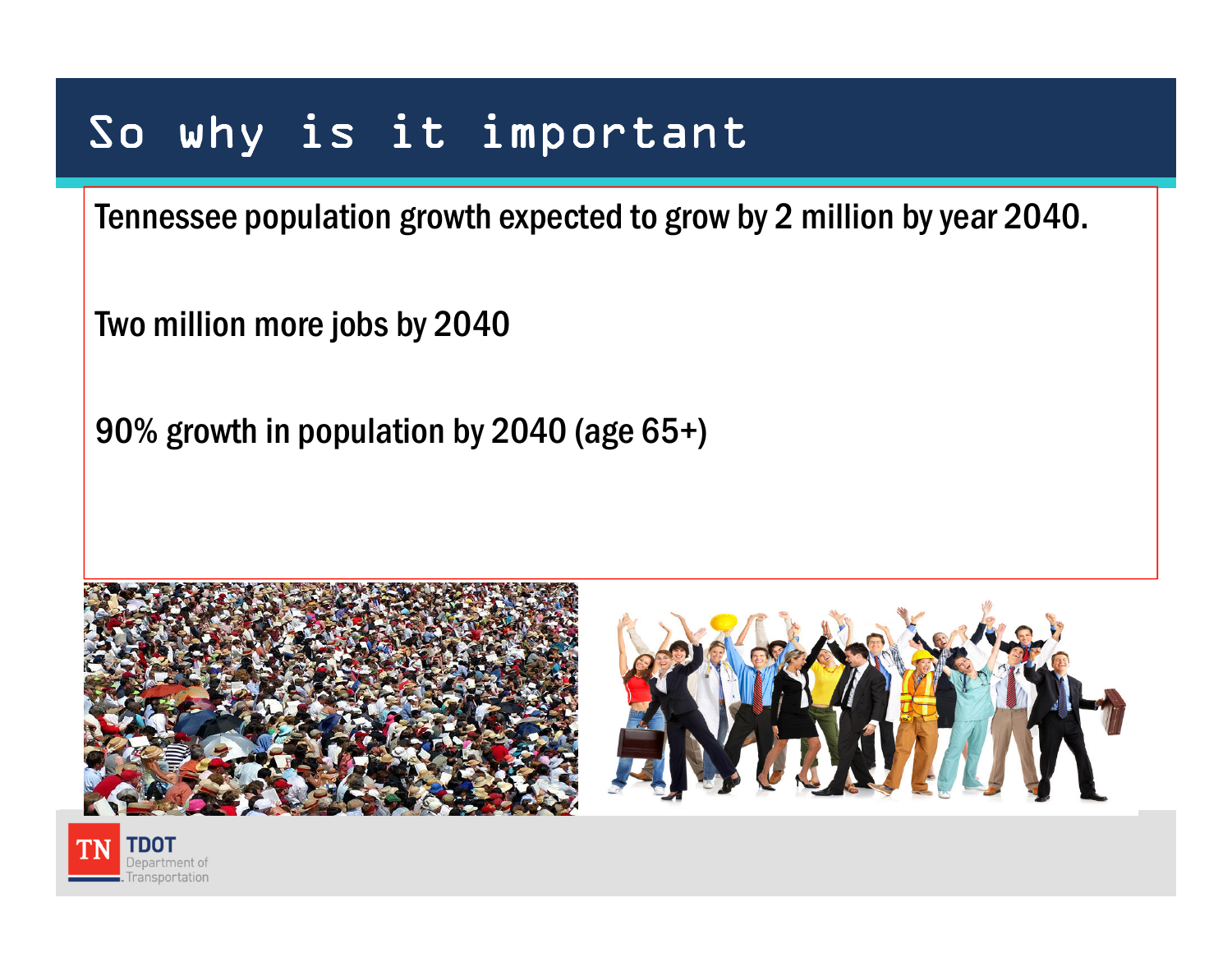### TDOT and Waterways

#### **Current:**

- $\geq$  Limited involvement at this point<br> $\geq$  Occasional feasibility studies
- $\geqslant$  Occasional feasibility studies<br> $\geqslant$  Occasional assistance with co
- $\geq$  Occasional assistance with competitive grant applications<br> $\geq$  Administering some grants
- Administering some grants

#### **Future:**

- Explore public private partnerships<br>  $\geq$  Allow water and rail projects to com
- Allow water and rail projects to compete with road projects for funds based upon their merit
- $\triangleright$  Engage water industry for tr Freight levels continue to grow with the anticipated growth

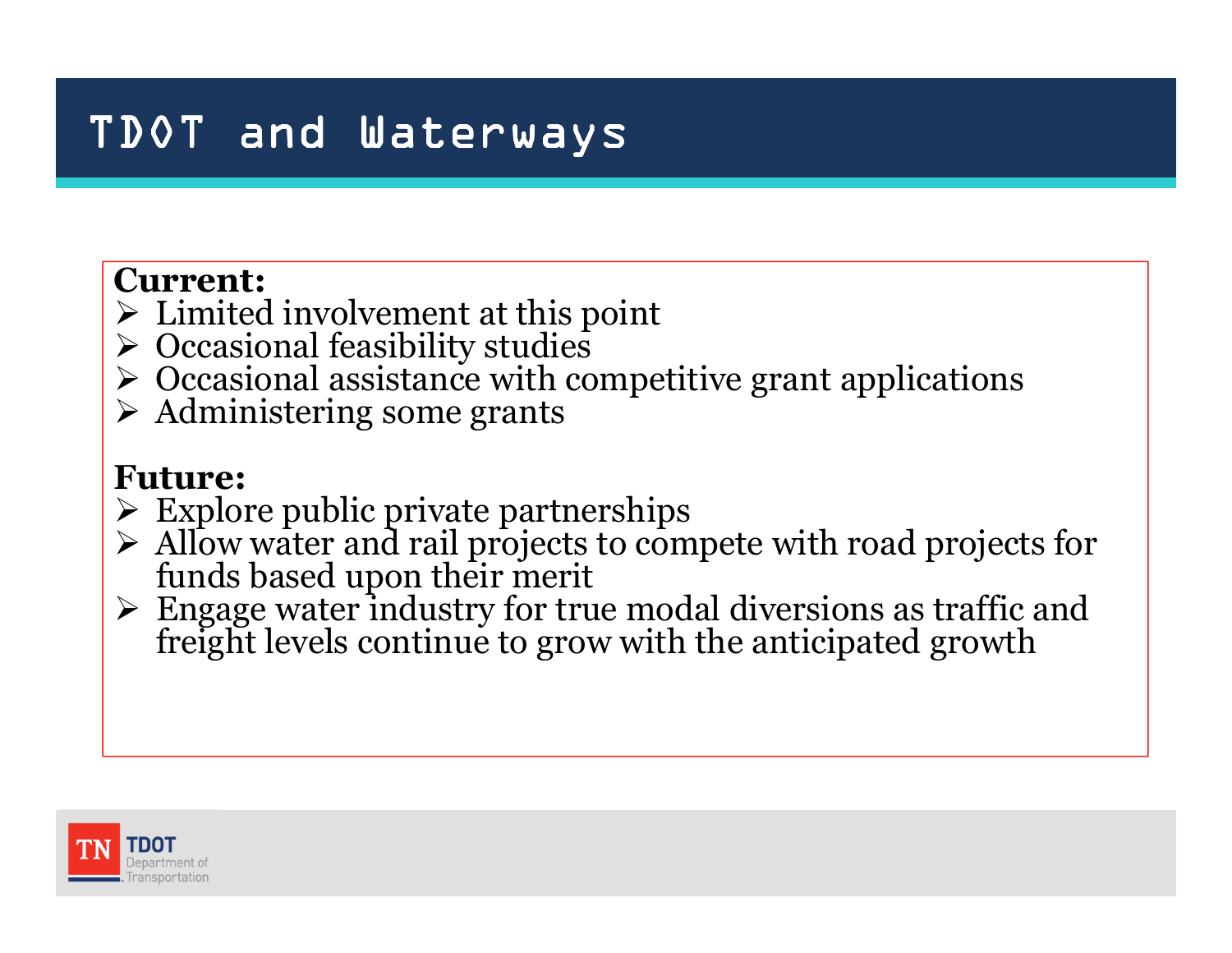## Future Opportunities in 2017?

#### Container on Barge



Seacor in Memphis / Photo by Dan Pallme

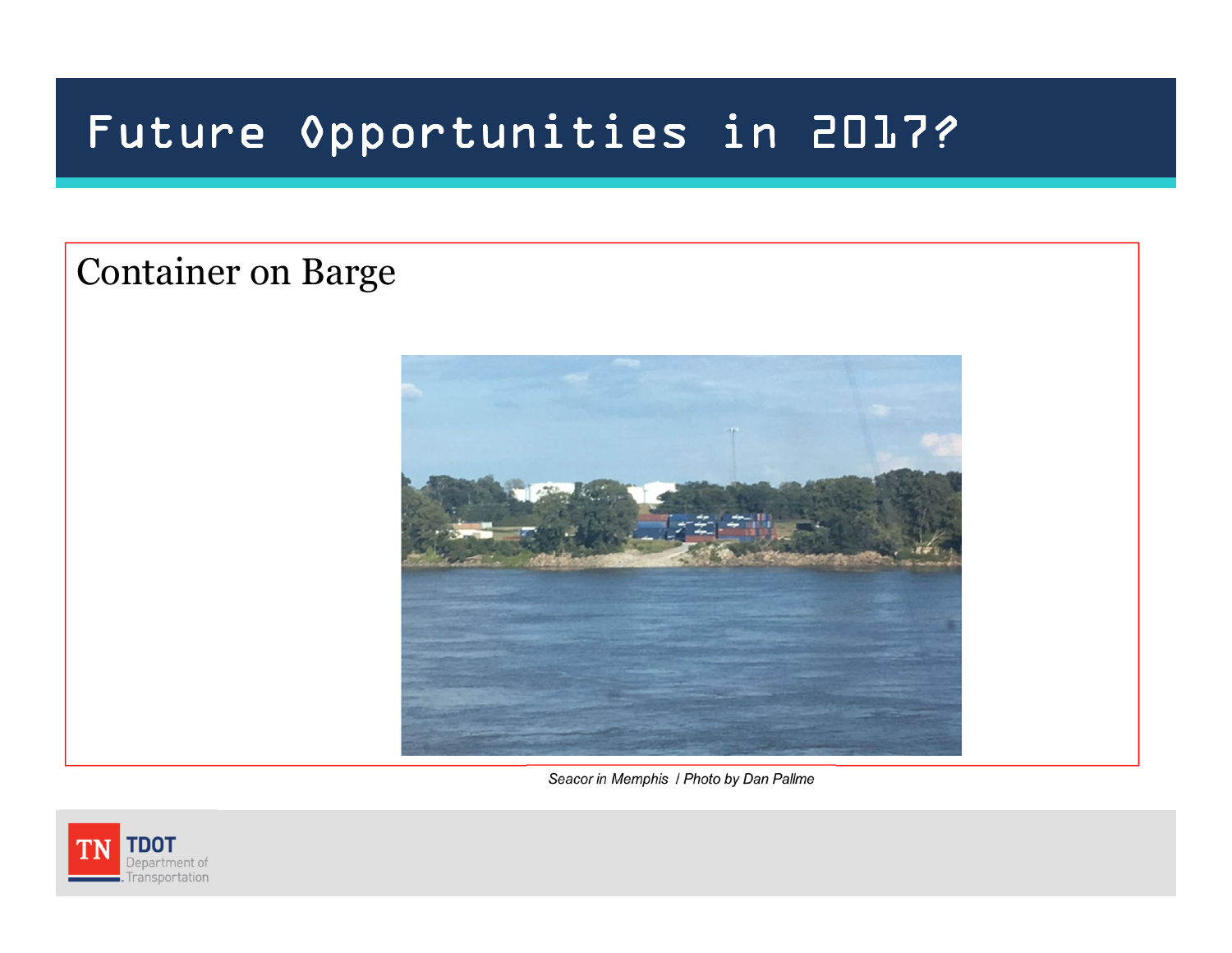### Future Opportunities in 2017?

Public Private Partnerships – Option?